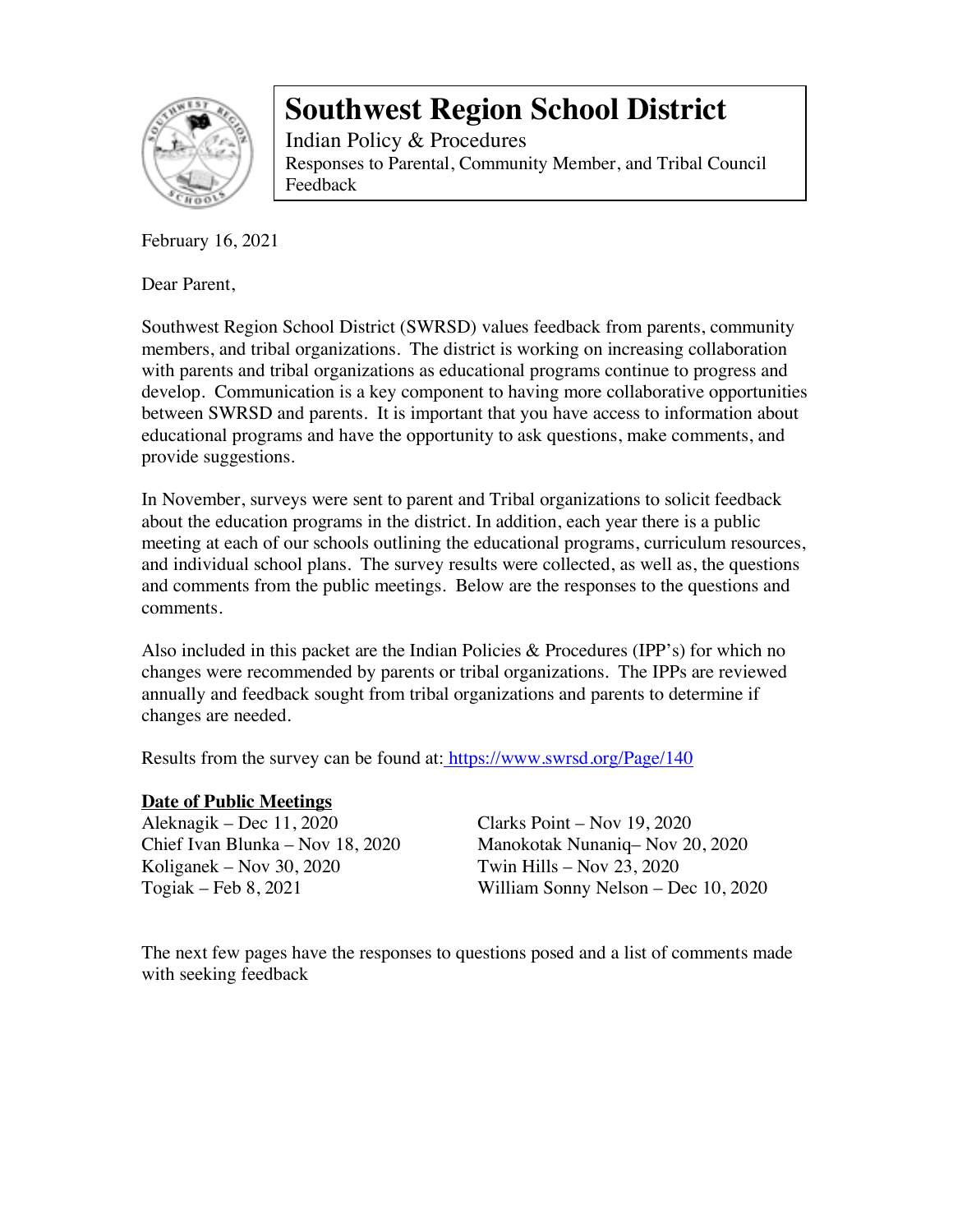

Indian Policy & Procedures Responses to Parental, Community Member, and Tribal Council Feedback

#### **Question 1 – is cursive taught?**

This answer varies depending on the school. Please contact your local school for this answer.

#### **Question 2 – are books still available to checkout?**

This answer varies depending on the school. Please contact your local school for this answer.

#### **Question 3 – are migrant funds allowed to be carried over into the next year due to the pandemic?**

Unused migrant funds were allowed to be carried over from the 2019-20 school year to the 2020-21 school year. A determination has not been made by the state migrant program as to whether unused migrant funds for this year will be able to be carried forward to next year.

#### **Question 4 – are the funds that are allocated for student travel in the grants have to be moved to other areas?**

Yes, but it hasn't been determined as to where the student travel allocation will be reallocated.

#### **Question 5 – did the district receive CARES Act funding and does it support all of our schools including our small schools?**

Yes, the district did receive CARES Act funding, which was used to support all of our schools including our small schools.

#### **Question 6 – is the curriculum that was presented what we are doing or is it what we should be doing?**

The curriculum presented is the School Board adopted curriculum used by teachers. Teachers have the option to add supplemental curriculum or provide supplemental instructional as needed.

### **Question 7 – Is world history offered as a course in middle/high school?**

There are various world history courses offered at both the middle school and high school levels.

#### **Question 8 – Are the history courses taught to specific grades?**

It isn't possible for every school to offer the same history course to the same grade level each year because of small student population so, the grade level at which the history courses are taught is dependent upon the individual school schedules.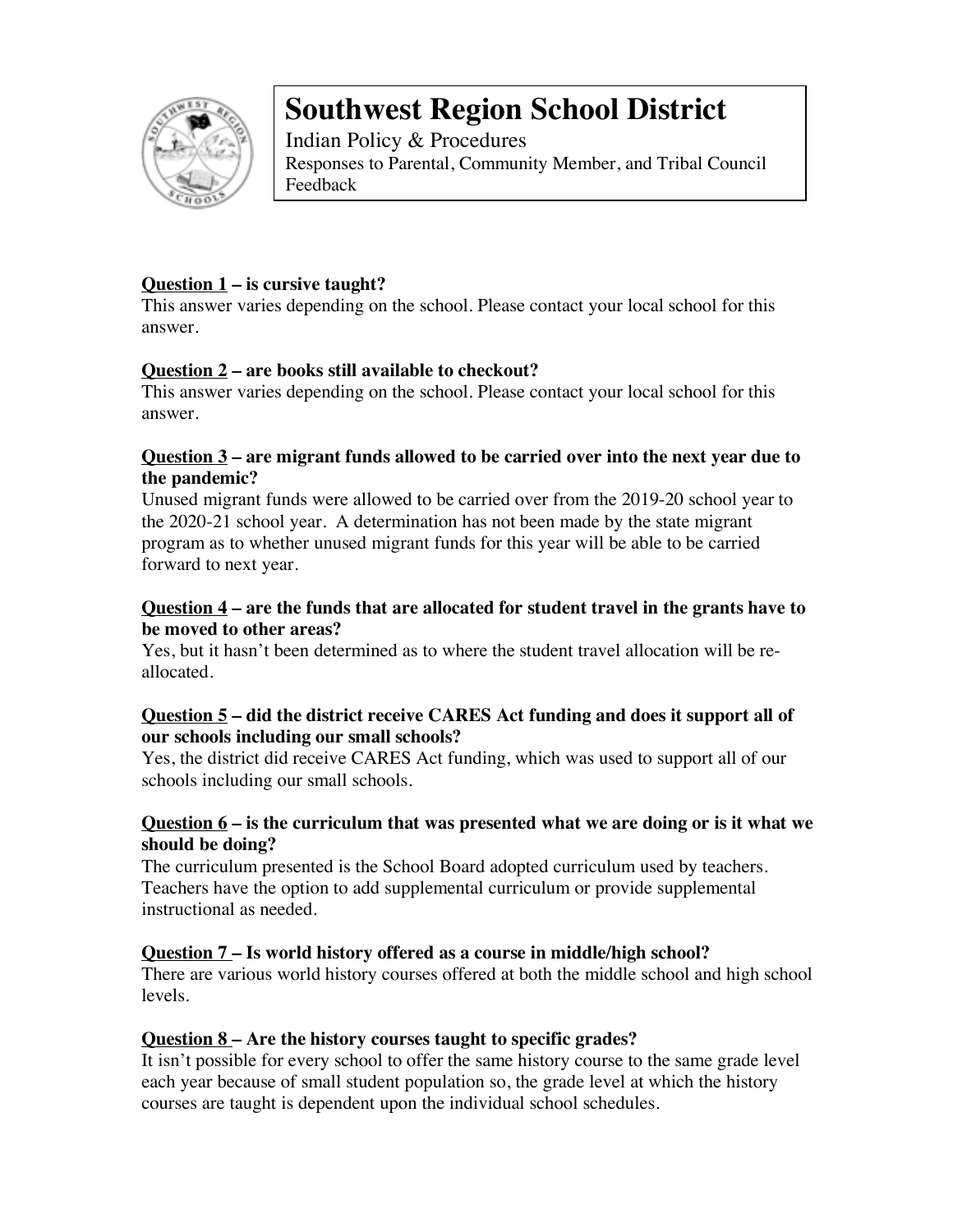

Indian Policy & Procedures Responses to Parental, Community Member, and Tribal Council Feedback

### **Question 9 – Is the Reading Mastery the curricula resource that will continue to be implemented and if so, for how long?**

There is a curriculum review timeline and process for each core subject area. This is the year that the district English/language arts curricula will be reviewed. The result of the review will determine whether the Reading Mastery program will continue to be the implemented or if there will be a different program. Typically, the curricula is reviewed every seven years so the curricula selected would be implemented for a minimum of seven years. However, there are other factors that contribute to the timeline for curricula review and implementation.

#### **Question 10 – How is the committee for the English/language arts curriculum review being selected?**

Principals were asked to nominate two teachers who have experience in delivery the current English/language arts curricula to participate on the review committee.

#### **Question 11 – Why are Yup'ik Studies courses optional at our schools?**

The eight schools within the district are very different and don't have access to all the same resources and expertise. The district works with each school to support the implementation of Yup'ik Studies courses with the available resources and expertise. The Yup'ik Studies program has been able to increase the access to Yup'ik Studies courses to some smaller sites via distance delivery.

Comment  $1 - if$  parent engagement activities aren't able to occur at the school, perhaps activities can be sent home for parents to do with their kids.

Comment 2 – increase parent involvement through the use of online facebook raffles or other online activities.

Comment 3 – it feels like we are more organized with our curriculum than we were last year.

Comment 4 – everyone is looking forward to a time where schools can host parent engagement activities, holiday programs, athletic events, etc.

Comment  $5 - I$  like the idea of a community service project as part of the school improvement plan.

Comment  $6 -$  it would be helpful if the grant synopsis included site specific breakdowns.